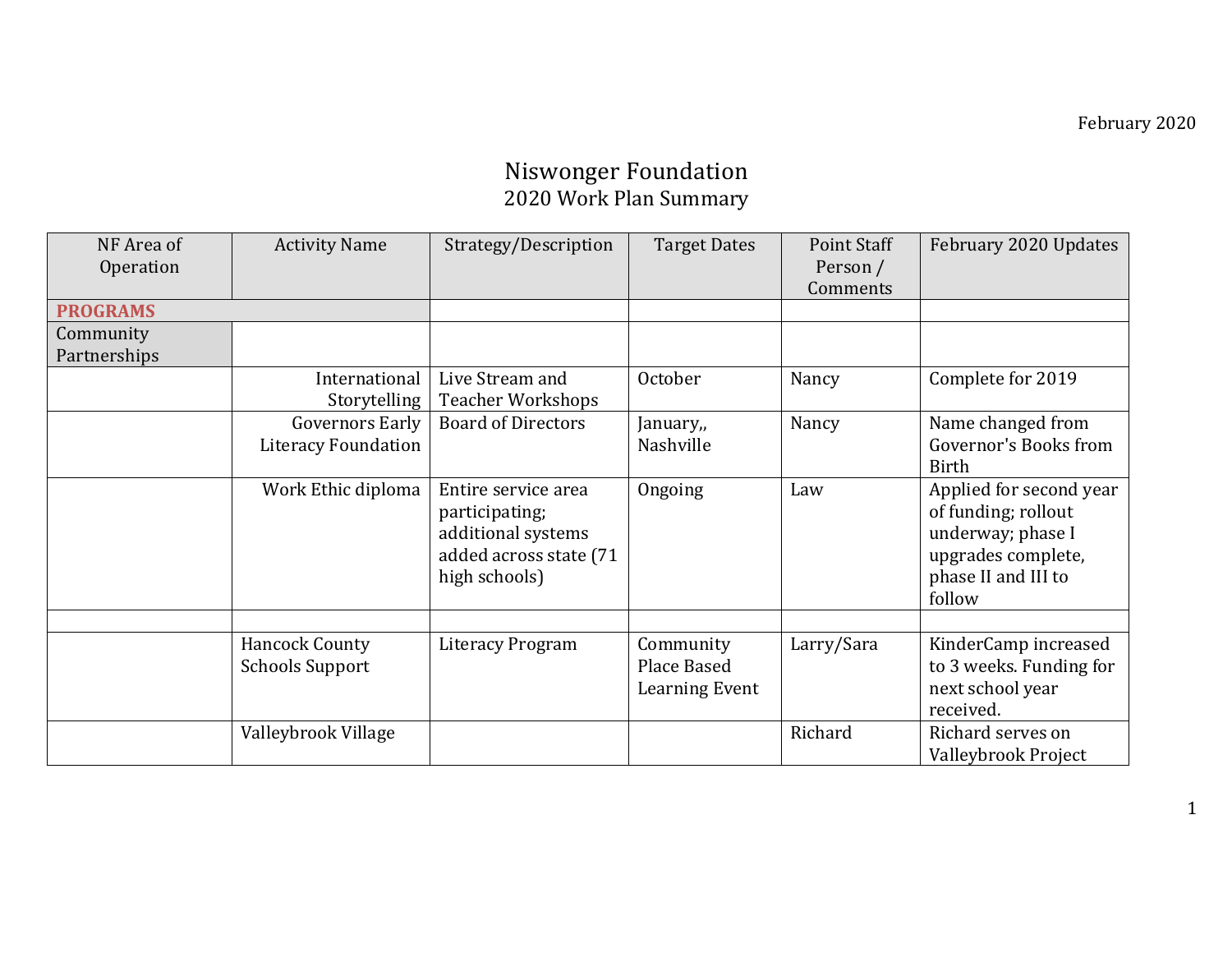|                    |                                           |                                                                                                                  |                                                                 |                          | <b>EARTH Advisory</b><br>Committee.                                                                                             |
|--------------------|-------------------------------------------|------------------------------------------------------------------------------------------------------------------|-----------------------------------------------------------------|--------------------------|---------------------------------------------------------------------------------------------------------------------------------|
|                    | <b>NPAC</b>                               | Camp NPAC for Kids                                                                                               | July (annual)                                                   | Kathy, Nancy             | Supported 12<br>participants in 2019                                                                                            |
|                    | The Dictionary Project                    | Dictionaries for 3rd<br>graders                                                                                  | Aug - Dec<br>(annual)                                           | <b>Barbara</b>           | Over 700 dictionaries<br>distributed to 3rd<br>graders in Greeneville<br>and Greene County                                      |
|                    | <b>Second Harvest Food</b><br><b>Bank</b> | Backpack program<br>and Scholars assist<br>with service project                                                  | November                                                        | Nancy                    | Contribution made for<br>2020                                                                                                   |
| CareerConnect      | Summer<br>Experience/Interns              | 2 x 2-week immersive<br>career experience                                                                        | <b>2020 Dates:</b><br>June 8-12, 15-<br>19;<br>July 6-10, 13-17 | Law/Gabby                | Planning for two<br><b>Summer Experience</b><br>camps/Exploring<br>internship<br>opportunities for<br>students                  |
|                    | <b>Program Activities</b><br>monthly      | Monthly meetings for<br>classes of 2021, 2022 in<br>progress; individual<br>meetings with CO 2020 in<br>progress | Jan 2020-Apr<br>2020                                            | Law/Gabby                | Planning for CO 2023<br>recruitment;<br>recruitment meetings<br>will begin in Feb; senior<br>banquet scheduled for<br>April 16. |
| Niswonger Scholars | <b>Summer Training</b>                    | Leadership Program                                                                                               | May 25-29 2020                                                  | Nancy/<br><b>Barbara</b> | In planning process                                                                                                             |
|                    | <b>Winter Training</b>                    |                                                                                                                  | Dec. 17-18 2020                                                 | Nancy/<br><b>Barbara</b> | 2019 Winter<br>Leadership Institute                                                                                             |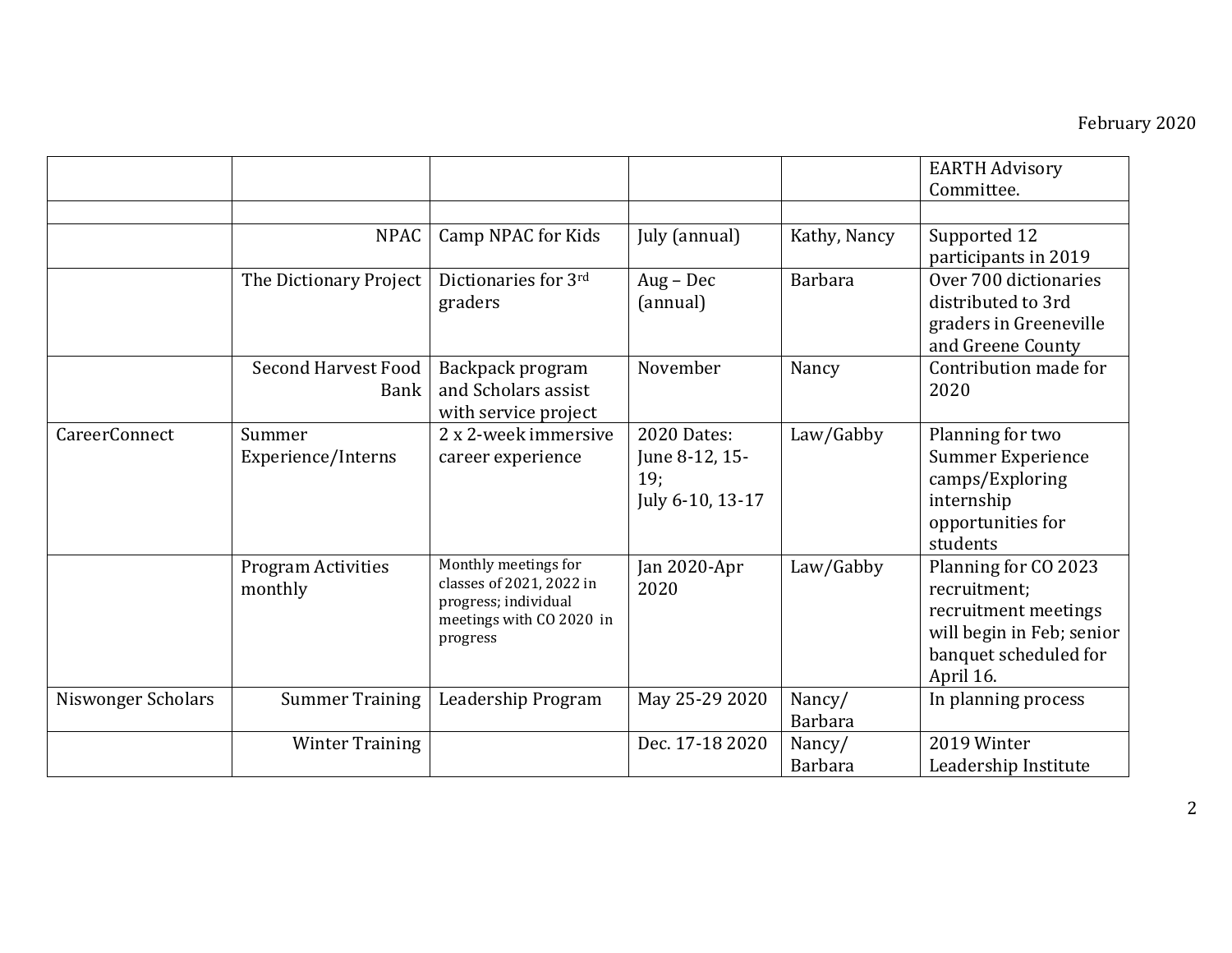|                       |                             |                                                                                                   |                       |                          | was held on December<br>19 and 20. The 2020<br>Institute is In planning<br>process                                                       |
|-----------------------|-----------------------------|---------------------------------------------------------------------------------------------------|-----------------------|--------------------------|------------------------------------------------------------------------------------------------------------------------------------------|
|                       | Alumni Meeting              |                                                                                                   | December 19,<br>2020  | Nancy/<br><b>Barbara</b> | 2019 Alumni Event was<br>a success with 18<br>alumni scholars and<br>their guests attending.<br>The 2020 event is In<br>planning process |
|                       | <b>Scholar Selections</b>   |                                                                                                   | Nov. 10, 2020         | Nancy/<br><b>Barbara</b> | 2019 Scholar selections<br>were held on<br>November 9 with six<br>new Scholars being<br>selected.                                        |
|                       | New Scholars Dinner         |                                                                                                   | April 30, 2020        | Nancy/<br><b>Barbara</b> | Planning in process                                                                                                                      |
|                       | Scholar trips               | Seniors - Normandy<br>Sophomore -Outdoor<br>Challenge<br>Juniors - New York<br>Freshmen - Bahamas | 2020                  | Nancy                    | In planning process                                                                                                                      |
|                       | <b>Senior Scholars</b>      | <b>Graduation Dinner</b>                                                                          | May 26, 2020          | Nancy/<br><b>Barbara</b> | In planning process                                                                                                                      |
| NiswongerCARE<br>(C3) | Staff meeting/<br>trainings | Training for new<br>Advisors                                                                      | February 3-7,<br>2020 | Denise/Anita,<br>Shawn   | New Advisor training<br>held in the Learning<br>Center. Regular staff                                                                    |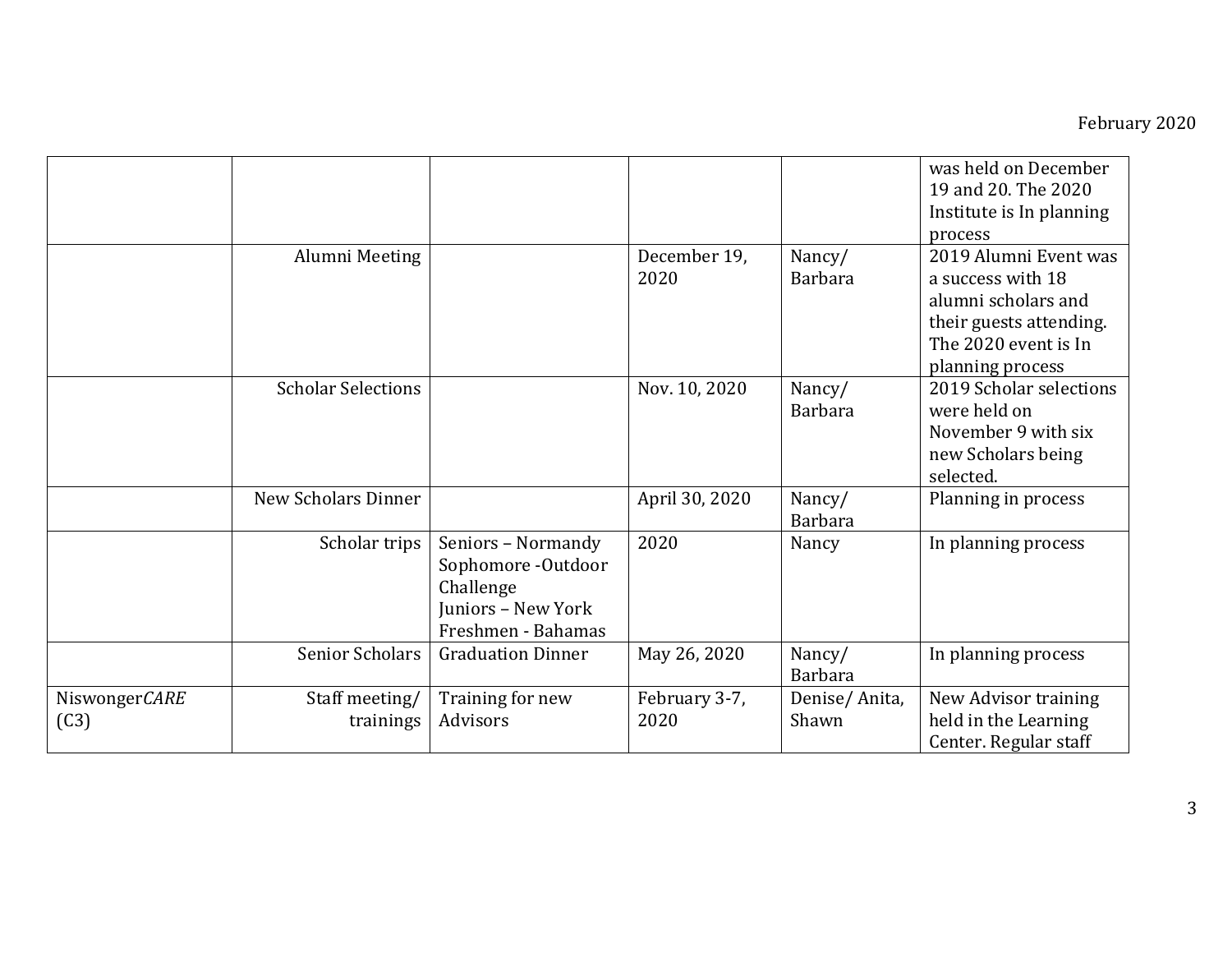## February 2020

|                                 |                              |                                                                                      |                       |                        | meetings scheduled last<br>Friday of each month                                                                                                                                     |
|---------------------------------|------------------------------|--------------------------------------------------------------------------------------|-----------------------|------------------------|-------------------------------------------------------------------------------------------------------------------------------------------------------------------------------------|
|                                 | Path to College Events       | State-sponsored<br>events to promote<br>college-going culture<br>within the schools: | Spring 2020<br>events | Anita/Denise/<br>Shawn | <b>College Planning Night</b><br>and College Signing Day<br>event planning<br>underway                                                                                              |
|                                 | Summer Melt<br>Programming   | Big-Bright-Future                                                                    | Summer2020            | Nellie Greer           | Advisors are identifying<br>and enrolling students<br>for summer 2020<br>programming                                                                                                |
|                                 | Outcome/Progress<br>Analysis | Reviewing data<br>regarding progress on<br>major milestones                          | Ongoing               | Denise/Anita           | Ongoing compilation<br>and analysis of data<br>including Advisor<br><b>Activity and FAFSA</b><br>submissions.                                                                       |
| Personalized<br>Learning $(C3)$ |                              |                                                                                      |                       |                        |                                                                                                                                                                                     |
|                                 | Niswonger Online             |                                                                                      |                       |                        |                                                                                                                                                                                     |
|                                 |                              | Fee Change                                                                           | Ongoing               | Gina                   | Consortium Seat Fee=<br>$$125/$ seat<br>Affiliate Seat Fee (when<br>no CARE money)=<br>$$175/$ seat<br>Look at further seat fee<br>drops as our<br>enrollment continues<br>to rise. |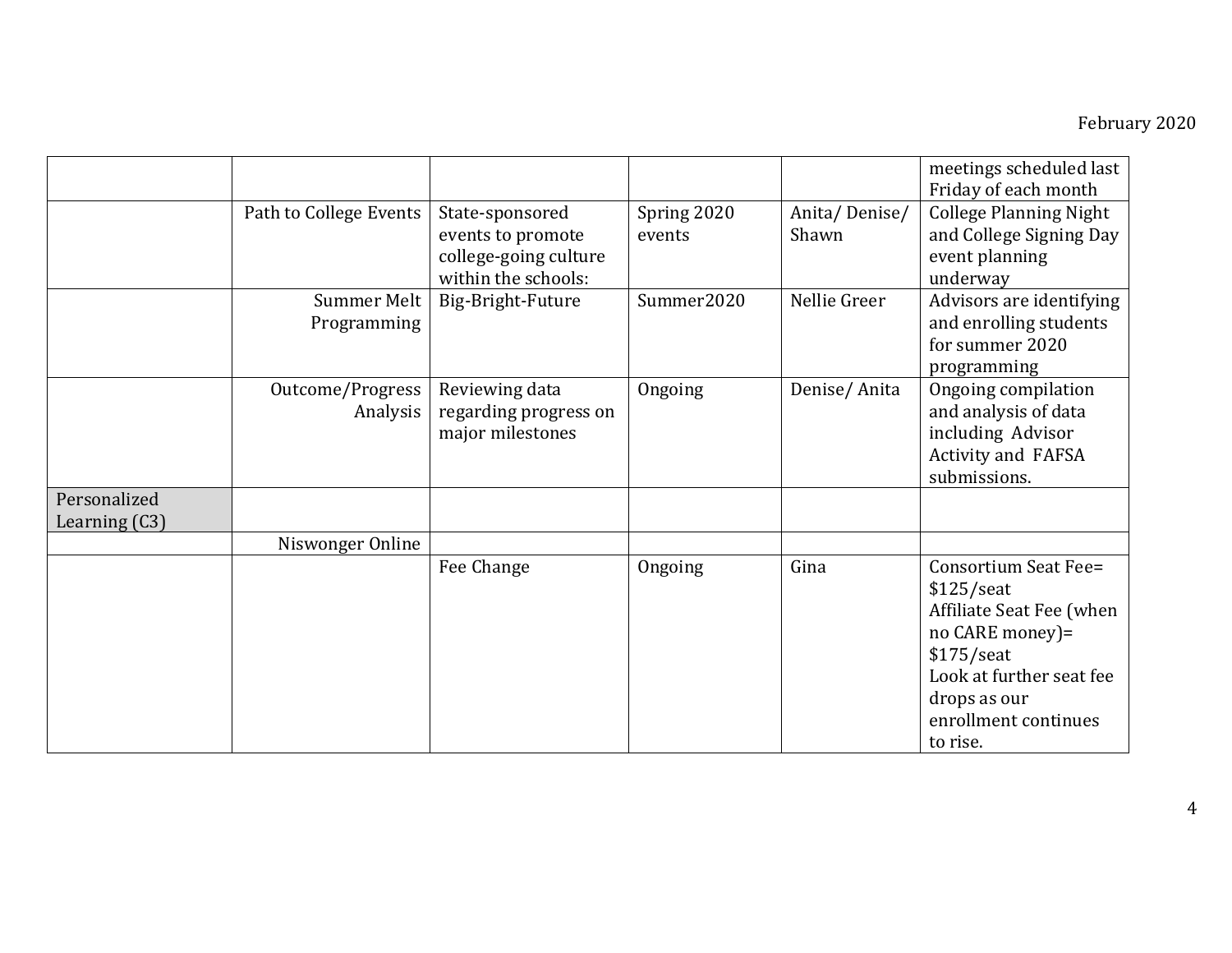## February 2020

|  |                                | Spring 2020                | Gina         | Courses open Jan 21st,<br>Close May 8th                                                                                                                        |
|--|--------------------------------|----------------------------|--------------|----------------------------------------------------------------------------------------------------------------------------------------------------------------|
|  |                                | Spring 2020                | Gina         | 787 Students enrolled                                                                                                                                          |
|  | Course Catalog<br>Expansion    | <b>Coming Fall</b><br>2020 | Gina         | American Sign<br>Language 1-3                                                                                                                                  |
|  | Outreach                       | Ongoing                    | Gina/Richard | Hoping to attend APSU<br>rural conference in<br>March to reach schools<br>outside of our area.<br>Submitting RFP to<br>present this week.                      |
|  | 8th Grade Enrichment           | Ongoing                    | Gina         | Meetings with schools<br>across state, online and<br>in person, to share<br>benefits of online high<br>school courses during<br>8th grade year                 |
|  | Website<br>niswongeronline.com | Ongoing                    | Gina         | Continuously updating<br>website to reflect<br>programs and needed<br>information regarding<br>Niswonger Online and<br>Online Dual enrollment<br>opportunities |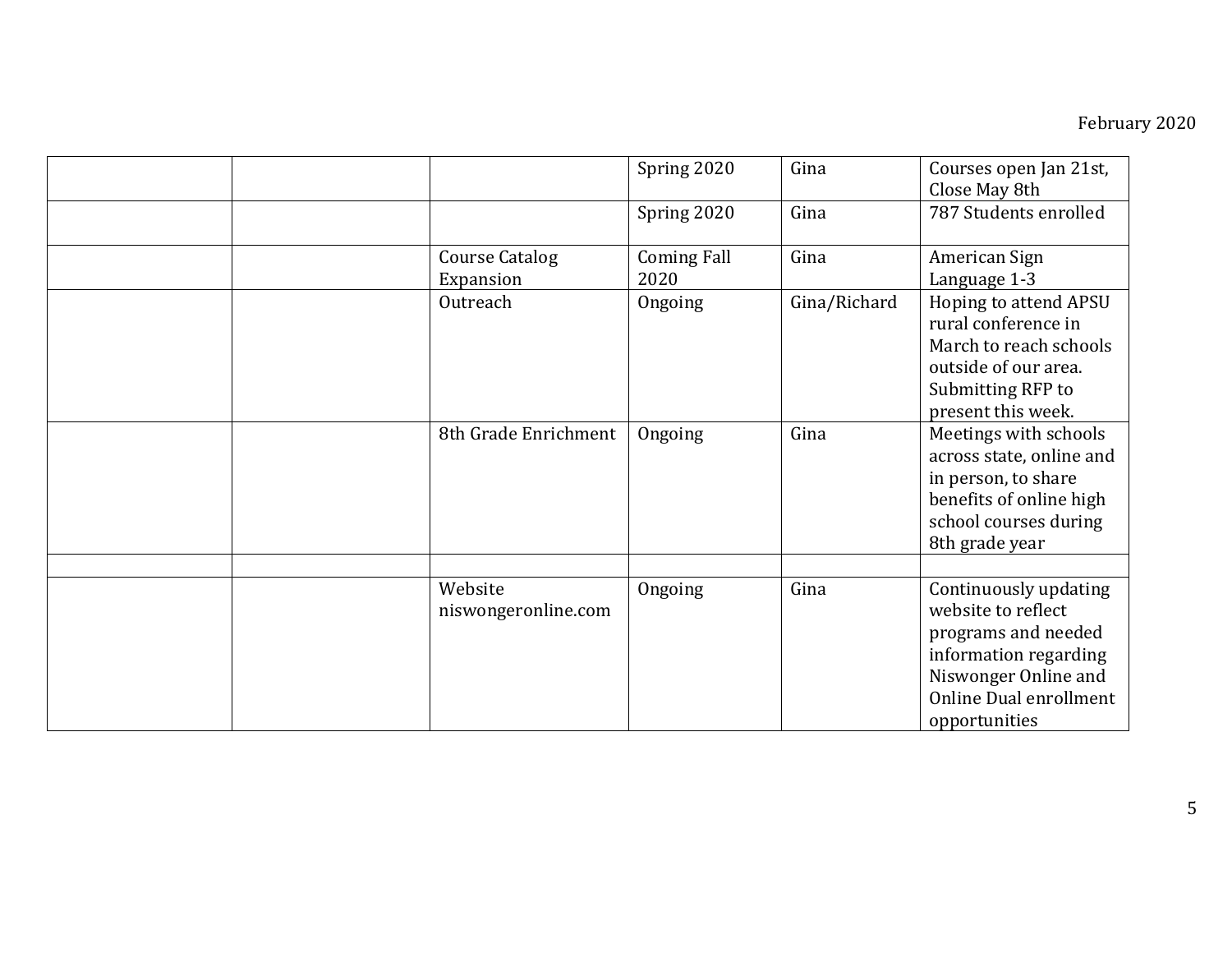| NiswongerCare<br>Online/Affiliate<br>Members         | <b>CARE Funding</b>                   | Ongoing | Gina                              | New funding scale<br>being offered to 3 new<br>affiliate rural systems.<br>New CARE Funding<br>model is for two years:<br>Seat Fee Yr1-\$0<br>Seat Fee Yr2-\$75<br>Both years school<br>system pays full \$4600<br><b>Affiliate Fee</b> |
|------------------------------------------------------|---------------------------------------|---------|-----------------------------------|-----------------------------------------------------------------------------------------------------------------------------------------------------------------------------------------------------------------------------------------|
|                                                      | New Systems                           | Sp 2020 | Gina                              | New System Campbell<br>County, 2 High<br>Schools-Campbell Co<br>HS and Jellico HS                                                                                                                                                       |
|                                                      | Possible new Systems                  | Sp 2020 | Gina                              | Currently meeting with<br>Union Co, Overton Co,<br>and Cannon Co to<br>discuss partnership for<br>Fall 2020. Reaching out<br>to Scott Campbell from<br>Nashville area to share<br>info                                                  |
| <b>ETSU Online Dual</b><br>Enrollment<br>Partnership | <b>ETSU Online Dual</b><br>Enrollment | Sp 2020 | Gina                              | Fall DE currently has 8<br>enrollments                                                                                                                                                                                                  |
|                                                      |                                       |         | Gina/ETSU<br>Admissions<br>Office | Big changes in<br>Admissions at ETSU has<br>caused drop. Working<br>to meet with new                                                                                                                                                    |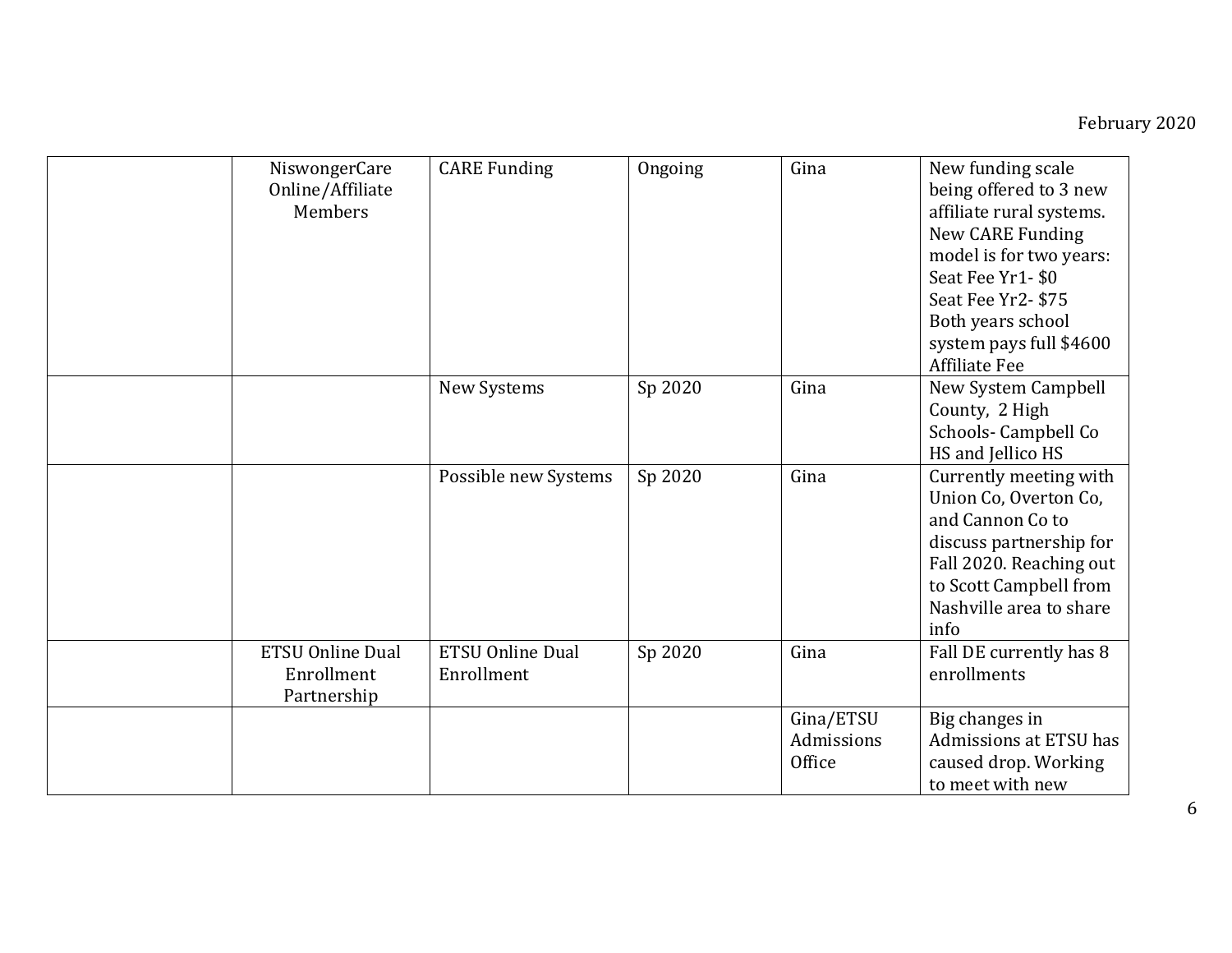|                   |                              |                      |               |                | Director of DE and<br>learn new process |
|-------------------|------------------------------|----------------------|---------------|----------------|-----------------------------------------|
|                   | <b>Walter State and</b>      |                      | Ongoing       | Gina           | <b>Expanding online Dual</b>            |
|                   | Northeast State Dual         |                      |               |                | Enrollment partnership                  |
|                   | Enrollment                   |                      |               |                | with WSCC and NESCC.                    |
|                   | Partnership                  |                      |               |                |                                         |
|                   | Coding                       | Variety of topics,   |               | Richard/ETSU   | Partnership activities                  |
|                   |                              | levels, and delivery |               | partners       | remain "on hold".                       |
|                   |                              | approaches           |               |                |                                         |
|                   |                              | implemented.         |               |                |                                         |
| Professional      |                              |                      |               |                |                                         |
| Development (C3)  |                              |                      |               |                |                                         |
|                   | Symposium                    |                      | June 23, 2020 | Vivian/        | Date set, speaker                       |
|                   |                              |                      |               | Nancy/         | obtained, save-the-date                 |
|                   |                              |                      |               | <b>Barbara</b> | sent out to all school                  |
|                   |                              |                      |               |                | personnel, planning                     |
|                   |                              |                      |               |                | continues                               |
| <b>Rural LIFE</b> | <b>Instructional Coaches</b> | Selection            | March 2020    | Richard        | All coaches should be                   |
|                   |                              |                      |               |                | returning, will be                      |
|                   |                              |                      |               |                | finalized before new                    |
|                   |                              |                      |               |                | schools onboard in                      |
|                   |                              |                      |               |                | March                                   |
|                   |                              | School-year training | ongoing       |                | First group of schools                  |
|                   |                              |                      |               |                | will meet on $2/12$ or                  |
|                   |                              |                      |               |                | 2/13 for sustainability                 |
|                   |                              |                      |               |                | planning.                               |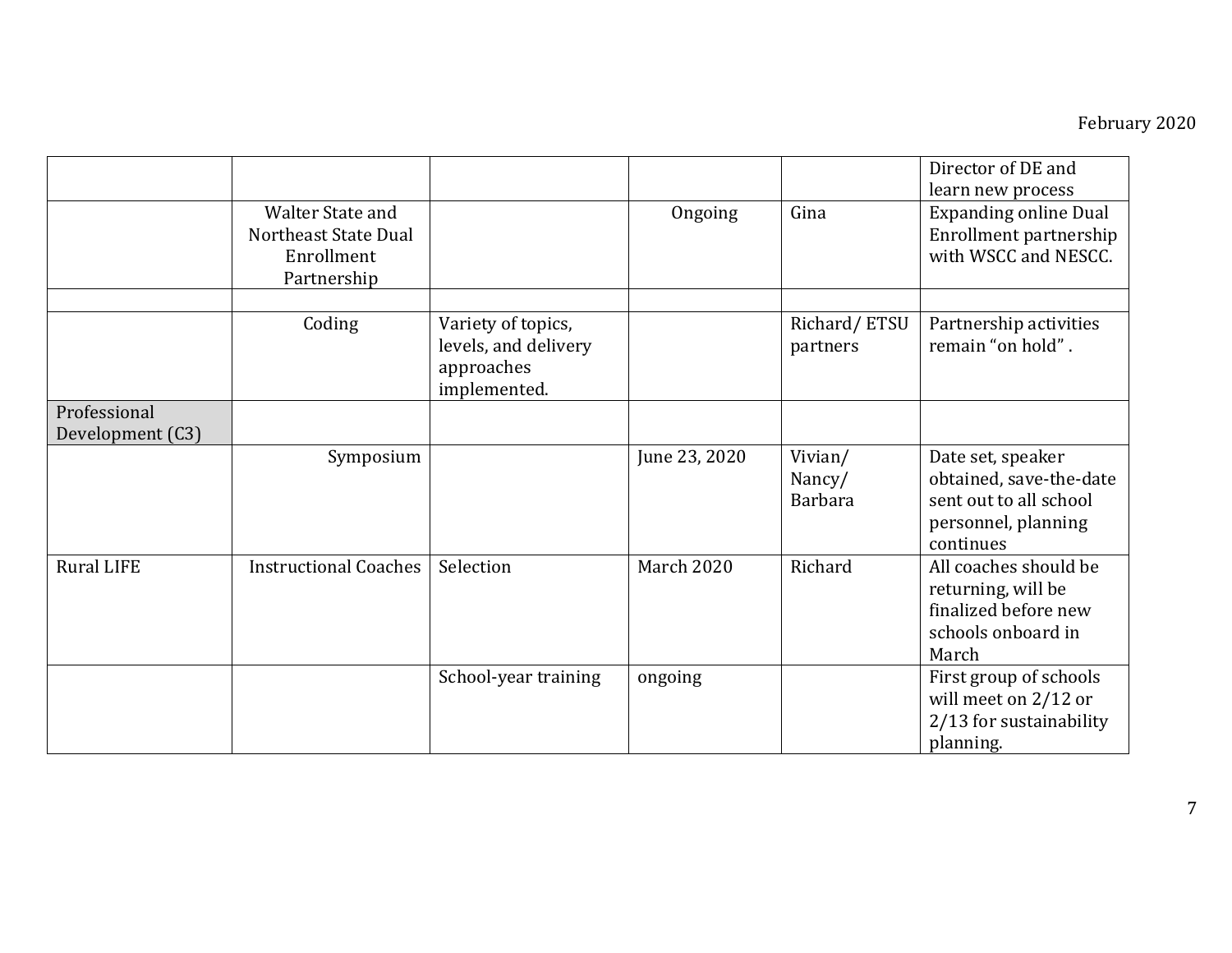|                                       |                     |                                                   |                  |         | Second group of<br>schools will meet on<br>3/10 for onboarding.<br>Weekly coaches<br>training (facilitated by<br>Friday Institute and<br>staff).<br>Lead teachers &<br>principals (weekly by<br>coaches) |
|---------------------------------------|---------------------|---------------------------------------------------|------------------|---------|----------------------------------------------------------------------------------------------------------------------------------------------------------------------------------------------------------|
|                                       |                     | <b>Summer Institutes</b>                          | <b>June 2020</b> |         | In-depth PD sessions<br>for any RL teacher. RL<br>coaches have taken the<br>lead with planning.                                                                                                          |
|                                       | <b>School Plans</b> |                                                   | ongoing          |         | School plans from first<br>group of schools have<br>been implemented.<br>Second group will<br>create plans during the<br>onboarding process.                                                             |
| NTC (EIR coaching<br>project)         |                     |                                                   | Winter/Spring    | Richard | <b>Planning for Summer</b><br>2020 kickoff; staff<br>being hired, schools<br>recruited.                                                                                                                  |
| <b>OUTREACH</b><br><b>TICUA Board</b> |                     | Annual Meeting and<br>Board Meeting Feb.<br>17-18 | Ongoing          | Nancy   | <b>Niswonger Foundation</b><br>is a sponsor of Annual<br>Meeting                                                                                                                                         |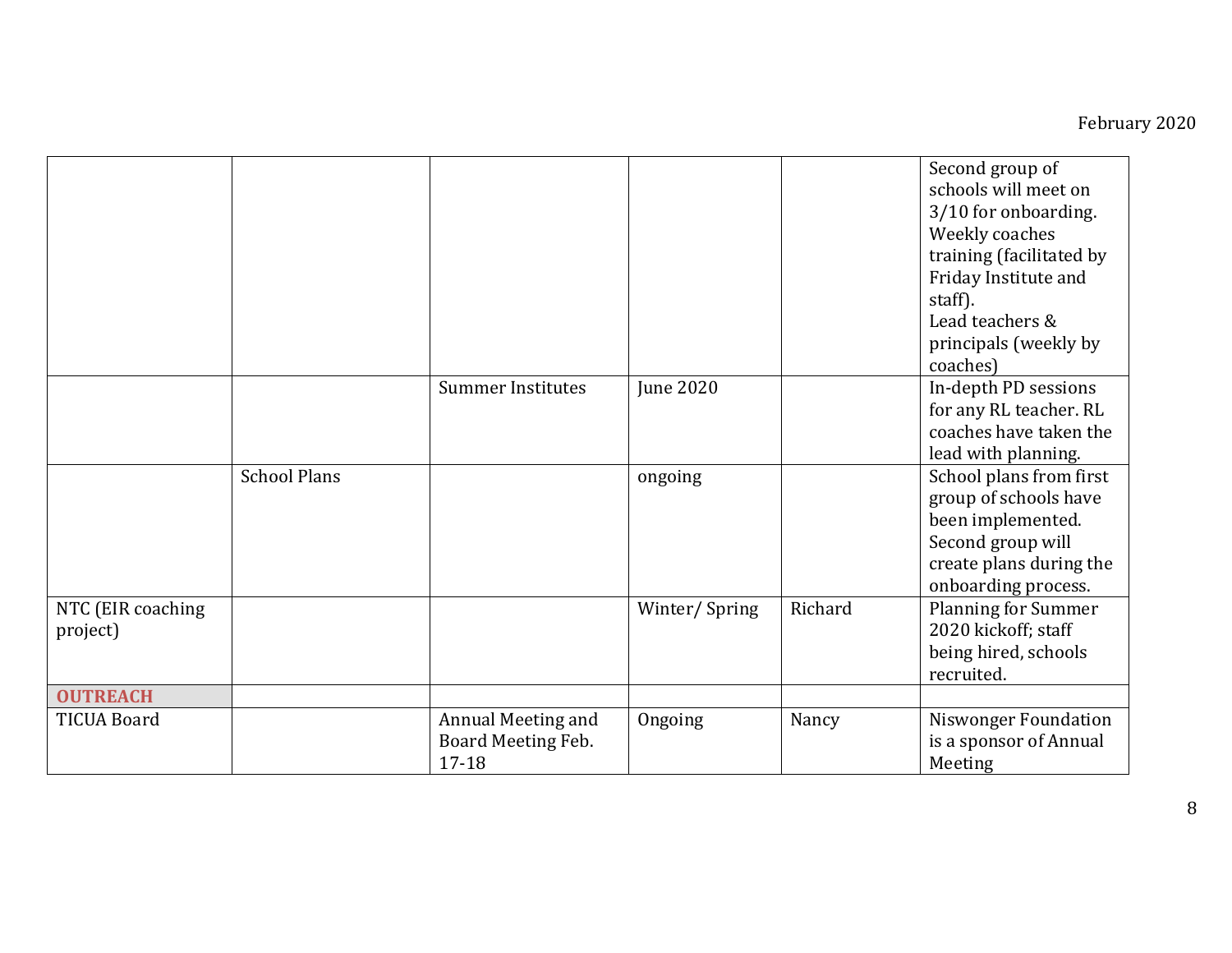| Drive to 55              |                             | Complete TN                                                     | Steering<br>Committee -<br>ongoing | Nancy    | Denise representing<br>Foundation at<br>Pathways event in<br>February, Nashville    |
|--------------------------|-----------------------------|-----------------------------------------------------------------|------------------------------------|----------|-------------------------------------------------------------------------------------|
| <b>Battelle for Kids</b> |                             | Rural Collaborative                                             |                                    | Richard/ | Informal meetings                                                                   |
| (BFK)                    |                             | Initiative                                                      |                                    | Nancy    |                                                                                     |
| <b>Gates Foundation</b>  | Learning Circle             | Representative group<br>from TN - Met in<br>Chicago in December | ongoing                            | Nancy    | <b>Learning Circle</b>                                                              |
|                          | i3/EIR Rural                | Various                                                         |                                    | Richard  |                                                                                     |
|                          | Communities of              | (webinars, etc.)                                                |                                    |          |                                                                                     |
|                          | Practice                    |                                                                 |                                    |          |                                                                                     |
| Tennesseans for          |                             | Nancy is a leader of a                                          | Ongoing                            | Nancy    | Day on the Hill, and                                                                |
| <b>Quality Early</b>     |                             | Day on the HIll on Feb.                                         |                                    |          | dinner with Speaker                                                                 |
| Learning                 |                             | 19                                                              |                                    |          | Sexton on Feb 19                                                                    |
| <b>ETSU</b>              | <b>Center of Excellence</b> | <b>STEM Hub Advisory</b>                                        |                                    | Richard  | NF has representation                                                               |
|                          | in STEM Education           | Council monthly                                                 |                                    |          | at most STEM Hub                                                                    |
|                          |                             | meetings                                                        |                                    |          | meetings                                                                            |
| Commissioner of          | Commissioner's              |                                                                 | monthly                            | Nancy    |                                                                                     |
| Education                | <b>Advisory Council</b>     |                                                                 | meetings                           |          |                                                                                     |
|                          |                             | <b>US ED Teacher Quality</b><br>Partnership grant<br>(iSLICEE)  |                                    |          | Feb. 14 meeting to<br>determine mutual<br>efforts, collaboration<br>with Rural LIFE |
| <b>SCORE</b>             |                             | <b>Steering Committee</b><br>Dissolved                          |                                    | Nancy    |                                                                                     |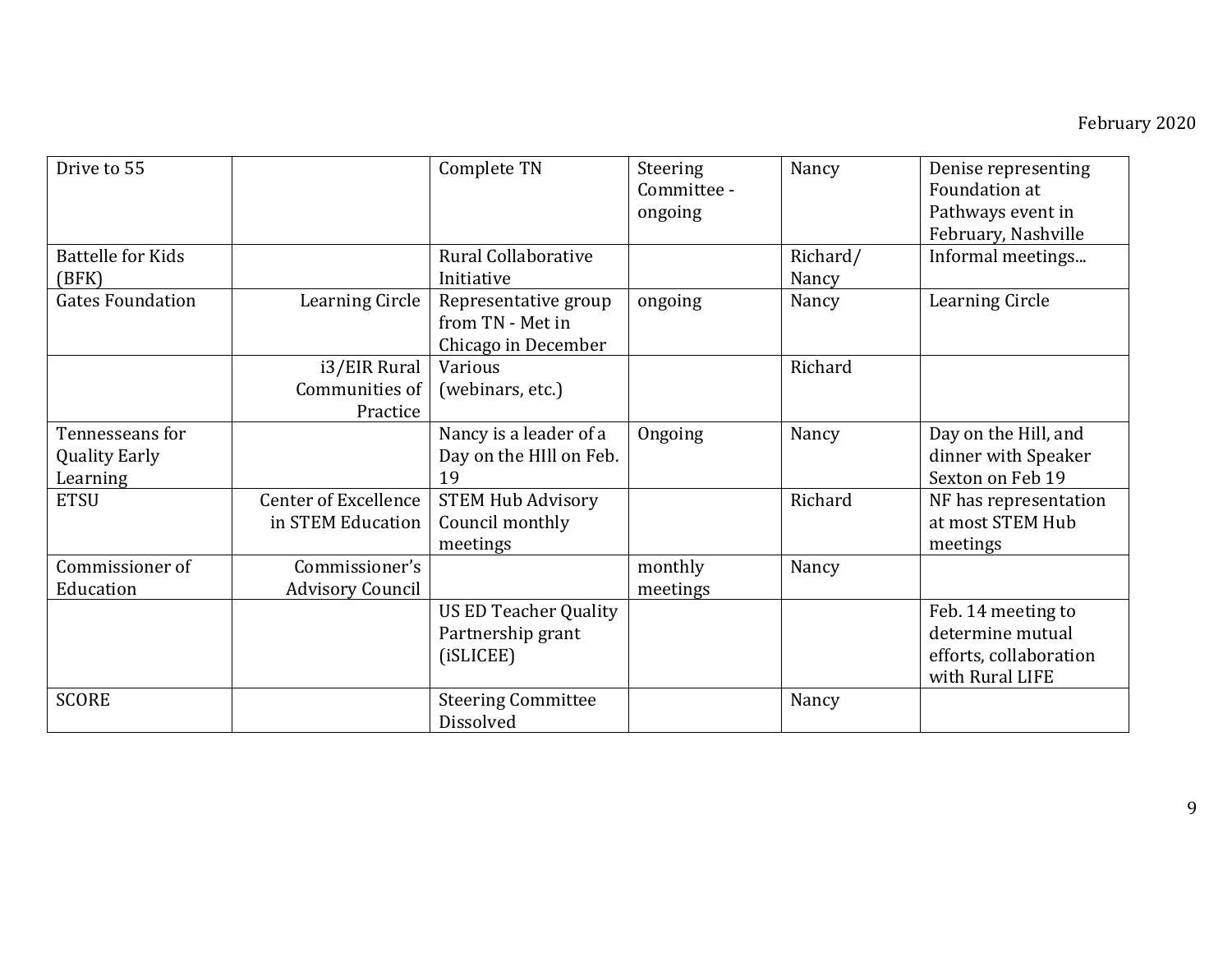| TN Dept. of Ed. /<br><b>CORE</b> office |                                          | Regular meetings<br>with Superintendents<br>and Directors |         | Richard/<br>Nancy  |                                                                                                                                   |
|-----------------------------------------|------------------------------------------|-----------------------------------------------------------|---------|--------------------|-----------------------------------------------------------------------------------------------------------------------------------|
| AccelNow                                |                                          |                                                           | ongoing | Richard            |                                                                                                                                   |
| Potential Grants &<br>Partnerships      |                                          |                                                           |         |                    |                                                                                                                                   |
|                                         | <b>VET</b>                               | U.S. Dept of Labor via<br>ARC                             |         | Richard/<br>Nancy  | submitted July 15,<br>2019 not funded                                                                                             |
|                                         | 2020 EIR competition<br>(US Dept. Of Ed) | STEM.LD proposal                                          |         | Richard /<br>Nancy | Depending on Feb. 28<br>announcement for<br>2020 proposals,<br>considering revising &<br>re-submitting 2019<br>proposal.          |
|                                         |                                          | Partnership with NTC<br>on 2019 EIR-funded<br>proposal.   |         |                    | In the process of hiring<br>2 staff and selecting<br>$(\sim 60)$ project schools.                                                 |
|                                         | National Science<br>Foundation           | Partnership with<br><b>ETSU</b>                           |         |                    | Supporting partner for<br>RIDGES project (last-<br>dollar scholarships for<br>rural students with<br>STEM majors). Not<br>funded. |
| Local Business &<br>Industry            |                                          |                                                           | Ongoing | Nancy/Law          | Recruiting focused on<br>financial giving/<br>expansion ongoing                                                                   |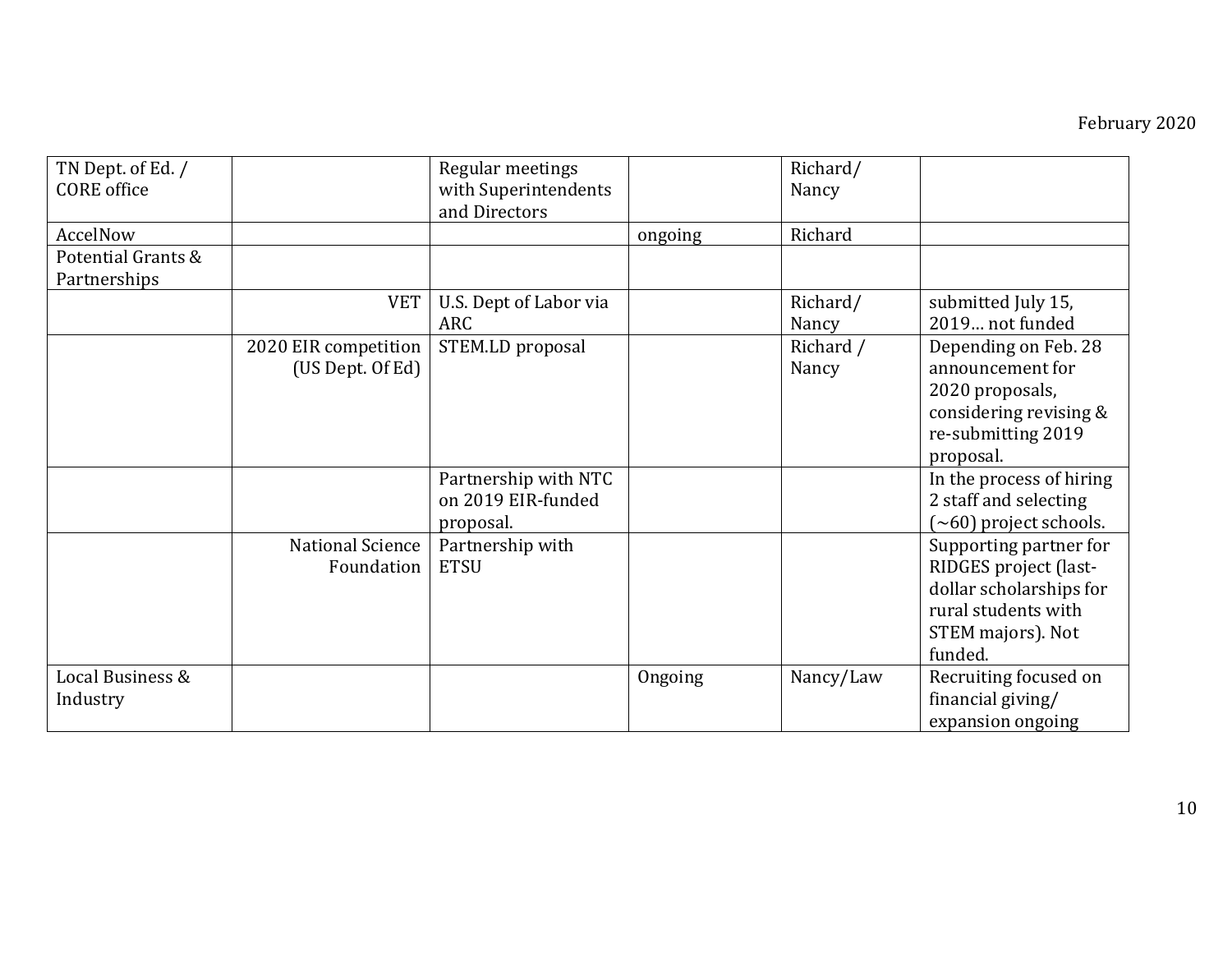|                                                  | Tennessee Higher<br>Education  | <b>Board Member</b>        | Ongoing             | Nancy             | <b>Attended Quarterly</b><br>Meeting January 25.                             |
|--------------------------------------------------|--------------------------------|----------------------------|---------------------|-------------------|------------------------------------------------------------------------------|
|                                                  | Commission                     |                            |                     |                   |                                                                              |
| <b>ADMINISTRATION</b><br><b>&amp; OPERATIONS</b> |                                |                            |                     |                   |                                                                              |
| C <sub>3</sub> Leadership<br>Council             |                                |                            |                     | Nancy/<br>Richard | Meeting held December<br>8, 9                                                |
|                                                  | Web page                       | <b>Updates and News</b>    | Spring/Fall<br>2020 | <b>Barbara</b>    | Major updates<br>completed in October,<br>maintenance updates<br>are ongoing |
|                                                  | Publications                   | <b>Online News</b>         | Quarterly           | Barbara/<br>Nancy | Next Online News will<br>go out late February                                |
|                                                  |                                | <b>Annual Report</b>       |                     | Nancy             | The 2018-19 annual<br>report has been mailed.                                |
|                                                  |                                | <b>Scholars' Directory</b> |                     | <b>Barbara</b>    | 2019 Directory was<br>mailed in early<br>December                            |
|                                                  | Social Media                   |                            |                     | <b>Barbara</b>    | Ongoing                                                                      |
| <b>Facilities</b>                                | New Building                   |                            |                     | Nancy             | Move Completed 2019                                                          |
| $\&$<br>Memberships<br>Subscriptions             |                                |                            |                     |                   |                                                                              |
|                                                  | <b>NASSP</b>                   |                            |                     | Nancy             |                                                                              |
|                                                  | <b>Learning Forward</b>        |                            |                     | Richard           |                                                                              |
|                                                  | <b>Education Week</b>          |                            |                     | Richard           |                                                                              |
|                                                  | Phi Delta Kappa                |                            |                     | Nancy             |                                                                              |
|                                                  | Appalachian Funders<br>Network |                            |                     | Richard           |                                                                              |